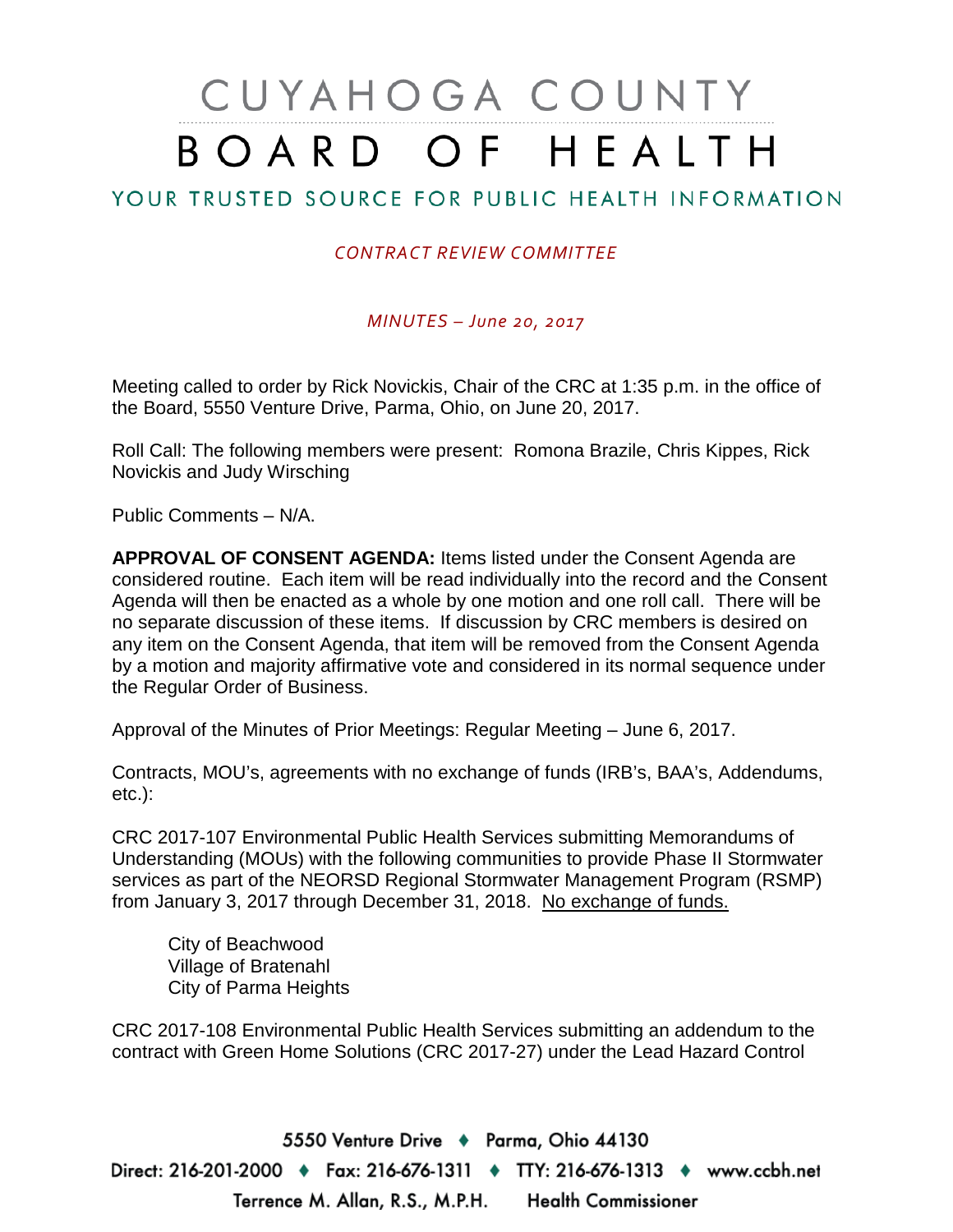grant to extend the end of the contract period from July 3, 2017 to August 17, 2017. Amount to be paid to Green Home Solutions to remain the same.

CRC 2017-109 Environmental Public Health Services submitting an addendum to the contract with BDL General Contracting (CRC 2016-112) under the Lead Hazard Control grant to extend the end of the contract period from June 27, 2017 to July 27, 2017. Amount to be paid to BDL General Contracting to remain the same.

CRC 2017-110 Epidemiology, Surveillance and Informatics Services submitting an amendment to the Data License Agreement with Athenahealth, Inc. to extend the terms from September 8, 2014 through June 5, 2018 for which Athenahealth, Inc. will provide information to CCBH for the flu surveillance report. No exchange of funds.

CRC 2017-111 Epidemiology, Surveillance and Informatics Services submitting a Memorandum of Understanding (MOU) with the Hospice of the Western Reserve, Inc. to allow CCBH to utilize their warehouse space for temporary storage of supplies from June 20, 2017 through August 15, 2017. No exchange of funds.

It was moved by Judy Wirsching, seconded by Romona Brazile, that the consent agenda, including the minutes of the June 6, 2017 Regular CRC meeting be approved.

The Secretary called the roll:

Ayes: Romona Brazile, Chris Kippes, Rick Novickis and Judy Wirsching

## **CONTRACTS AND AWARDS:**

Tabled Items

CRC 2017-97 30710 Harvard Rd. Orange Village, Ohio 44022

CRC 2017-98 4329 Lander Rd. Orange Village, Ohio 44022

CRC 2017-99 10448 Highland Dr. Brecksville, Ohio 44141

CRC 2017-100 13253 Old Pleasant Valley Middleburg Hts., Ohio 44130

5550 Venture Drive + Parma, Ohio 44130 Direct: 216-201-2000 ♦ Fax: 216-676-1311 ♦ TTY: 216-676-1313 ♦ www.ccbh.net Terrence M. Allan, R.S., M.P.H. **Health Commissioner**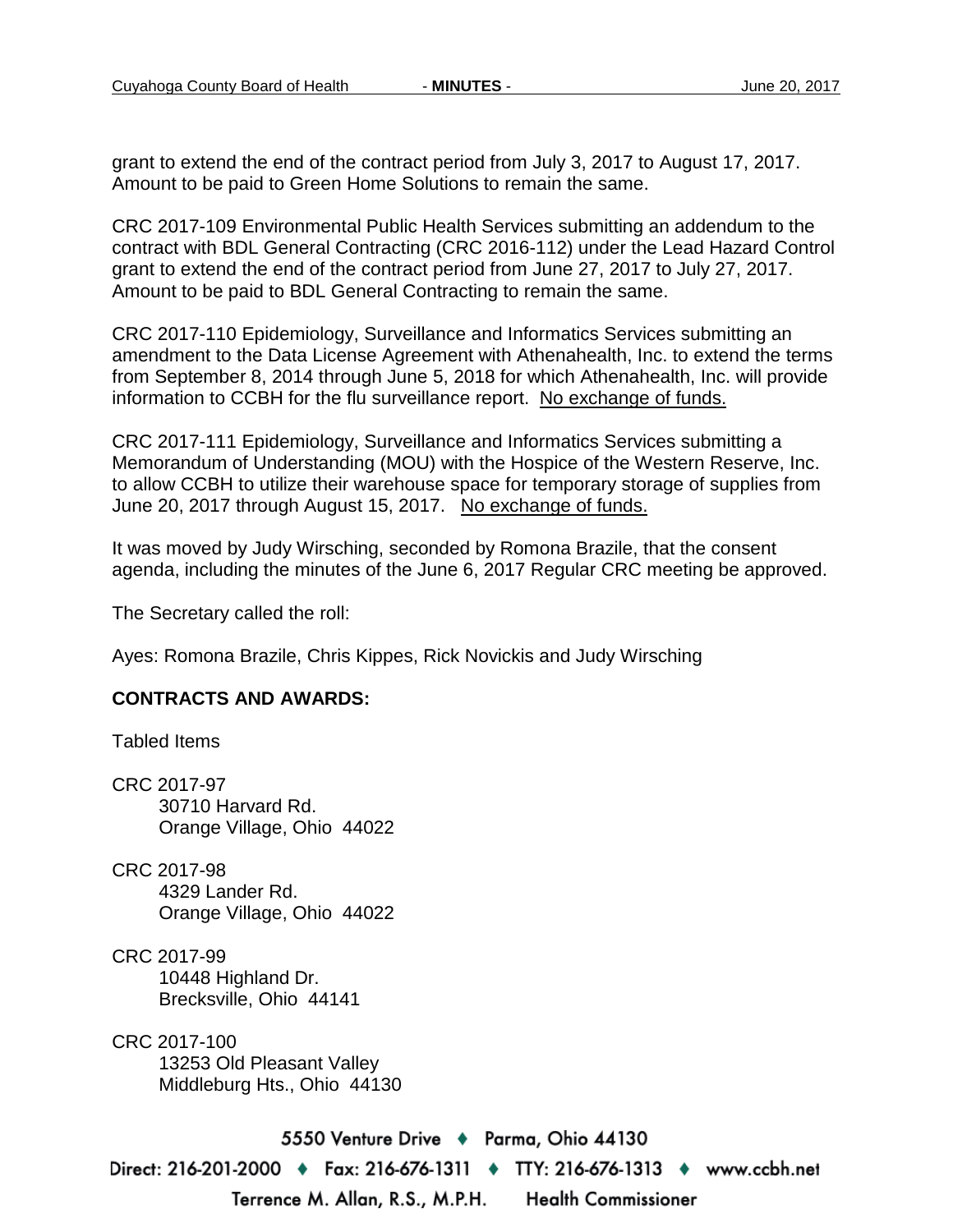CRC 2017-101 28635 Solon, Rd. Solon, Ohio 44139

CRC 2017-102 7150 W 130th St. Middleburg Heights, Ohio 44130

No action taken at this time on items CRC 2017-97 through CRC 2017-102.

New Items For Review

Bid/Quote Openings ≥ \$25,000.00

CRC 2017-112 Sealed bids were received from the following contractors by the deadline outlined in the Request For Proposal (RFP) for lead remediation services at 4500 Springvale, Warrensville Hts, Ohio 44128 (ref. enclosed).

Paragon CMS 6/19/17 @10:35 a.m. \$31,102.00

The bids listed above were provided to the program staff for completion of the evaluation process. During the evaluation process the program staff received information that the homeowner was no longer eligible to participate in the program due to income eligibility requirements. The program staff requested to withdraw item CRC 2017-112 for the CRC agenda.

It was moved by Rick Novickis, seconded by Romona Brazile that item CRC 2017-112 to review quotes in response to RFP #2017-03 for lead remediation services at 4500 Springvale, Warrensville Hts., OH 44128 be withdrawn from the agenda.

The Secretary called the roll:

Ayes: Romona Brazile, Chris Kippes, Rick Novickis and Judy Wirsching

CRC 2017-113 Sealed bids were received from the following contractors by the deadline outlined in the Request For Proposal (RFP) for lead remediation services at 14807 Elm, East Cleveland, Ohio 44112.

Paragon CMS 6/19/17 @10:35 a.m. \$34,374.00

The bids listed above were provided to the program staff for completion of the evaluation process. After evaluation the following contractor recommendation was presented to the CRC for approval to prepare a contract for Board approval.

5550 Venture Drive + Parma, Ohio 44130 Direct: 216-201-2000 ♦ Fax: 216-676-1311 ♦ TTY: 216-676-1313 ♦ www.ccbh.net Terrence M. Allan, R.S., M.P.H. Health Commissioner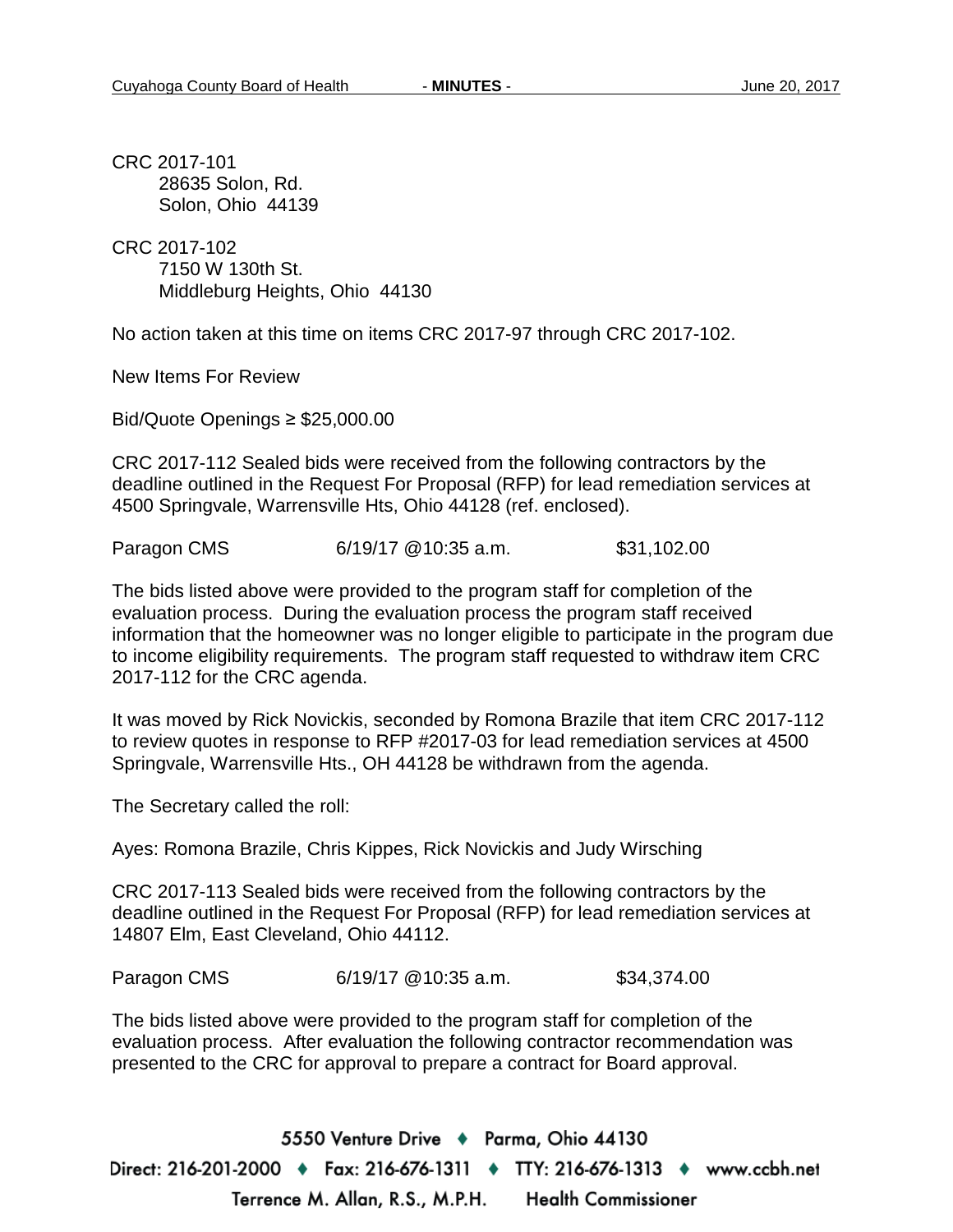It was moved by Judy Wirsching, seconded by Chris Kippes that the following quote (CRC 2017-113) in response to RFP #2017-04 for lead remediation at 14807 Elm, East Cleveland, OH 44112 be accepted as the lowest and best, and a recommendation to award a contract be to Paragon CMS in the amount of \$34,374.00 be submitted to the Board for approval (ref. enclosed).

The Secretary called the roll:

Ayes: Romona Brazile, Chris Kippes, Rick Novickis and Judy Wirsching

CRC 2017-114 Sealed bids were received from the following contractors by the deadline outlined in the Request For Proposal (RFP) for the Cleanup and Removal of Construction and Demolition Debris Project.

| Baumann Enterprises, Inc.     | $6/19/17$ @ 10:12 a.m. | \$4,797,000.00 |
|-------------------------------|------------------------|----------------|
| Independence Excavating, Inc. | $6/19/17$ @ 10:38 a.m. | \$1,332,500.00 |
| Kurtz Bros., Inc.             | 6/19/17 @ 10:40 a.m.   | \$1,854.020.00 |

The bids listed above were provided to the program staff for completion of the evaluation process. After evaluation the following contractor recommendation was presented to the CRC for approval to prepare a contract for Board approval.

It was moved by Chris Kippes, seconded by Judy Wirsching that the following quote (CRC 2017-114) in response to RFP #2017-05 for cleanup and removal of Construction and Demolition Debris services be accepted as the lowest and best, and a recommendation to award a contract to Kurtz Bros., Inc. in the amount of \$1,050,000.00 be submitted to the Board for approval (ref. enclosed).

The Secretary called the roll:

Ayes: Romona Brazile, Chris Kippes, Rick Novickis and Judy Wirsching

Bid/Quote Openings < \$25,000.00

Lead program Bid Opening presented by: Stephanie McConoughey

It was moved by Rick Novickis, seconded by Romona Brazile that the following quote (CRC 2017-115) for 1513-1515 Holyoke Ave., East Cleveland, Ohio 44112 be accepted as the lowest and best, and a contract be awarded to American Builders & Applicators in the amount of \$16,100.00 (ref. enclosed).

The Secretary called the roll:

Ayes: Romona Brazile, Chris Kippes, Rick Novickis and Judy Wirsching

5550 Venture Drive + Parma, Ohio 44130 Direct: 216-201-2000 ♦ Fax: 216-676-1311 ♦ TTY: 216-676-1313 ♦ www.ccbh.net Terrence M. Allan, R.S., M.P.H. **Health Commissioner**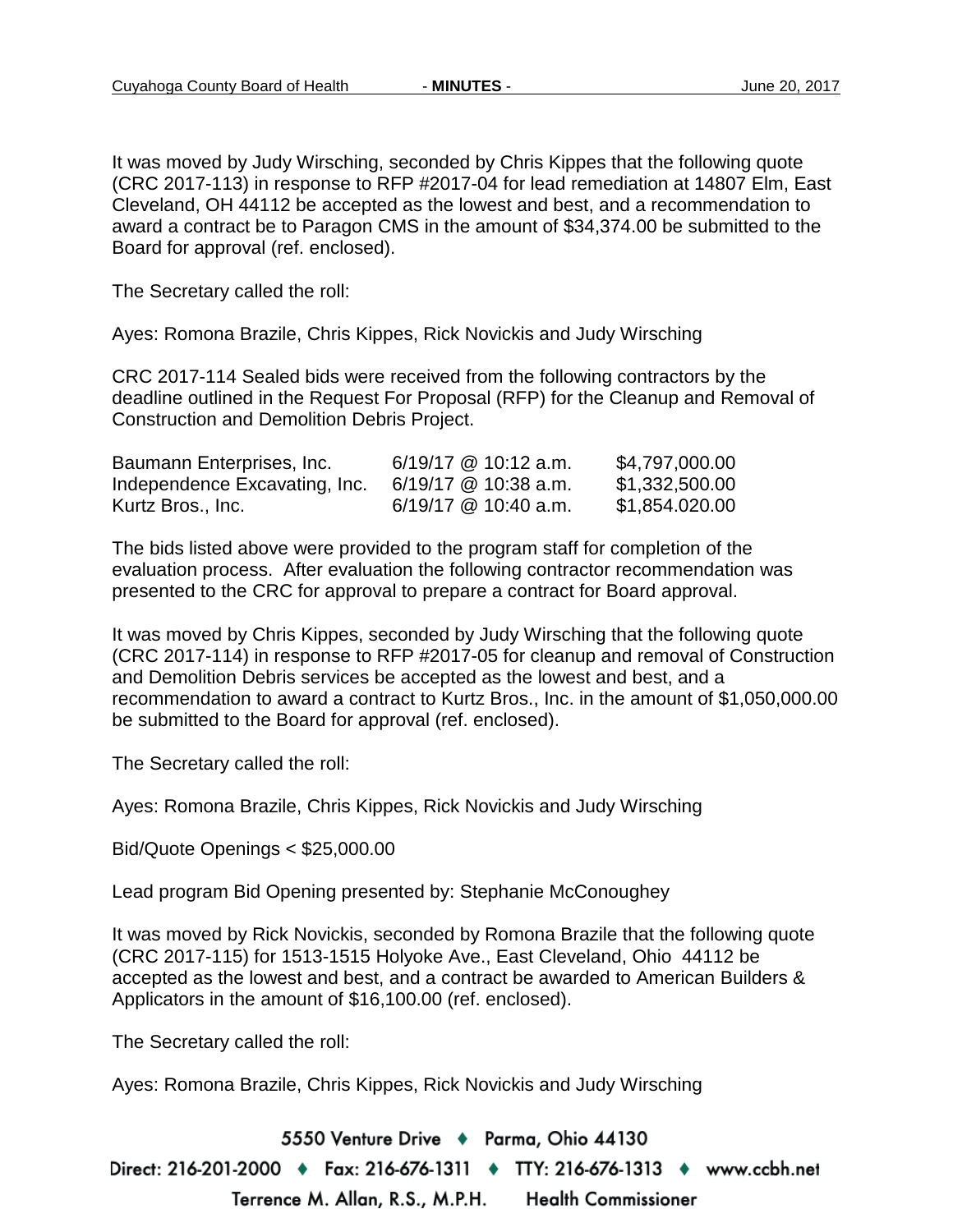It was moved by Judy Wirsching, seconded by Chris Kippes that the following quote (CRC 2017-116) for 7406 Newport Ave., Parma, Ohio 44129 be accepted as the lowest and best, and a contract be awarded to Paragon CMS in the amount of \$15,175.00 (ref. enclosed).

The Secretary called the roll:

Ayes: Romona Brazile, Chris Kippes, Rick Novickis and Judy Wirsching

It was moved by Chris Kippes, seconded by Rick Novickis that the following quote (CRC 2017-117) for 20616 Gardenview Dr., Maple Heights, Ohio 44137 be accepted as the lowest and best, and a contract be awarded to BDL General Contracting in the amount of \$11,045.00 (ref. enclosed).

The Secretary called the roll:

Ayes: Romona Brazile, Chris Kippes, Rick Novickis and Judy Wirsching

It was moved by Judy Wirsching, seconded by Romona Brazile that the following quote (CRC 2017-118) for 23990 Effingham, Euclid, Ohio 44119 be accepted as the lowest and best, and a contract be awarded to American Builders & Applicators in the amount of \$8,525.00 (ref. enclosed).

The Secretary called the roll:

Ayes: Romona Brazile, Chris Kippes, Rick Novickis and Judy Wirsching

Expenditures: Contracts up to \$25,000.00

It was moved by Judy Wirsching, seconded by Chris Kippes that the addendum (CRC 2017-119) to the contract with BDL General Contracting (CRC 2017-15) to increase the amount to be paid to BDL General Contracting from \$4,950.00 to \$5,412.50 be approved.

Presented by: Stephanie McConoughey

Purpose: To complete additional work not identified in the original scope for the project.

Funding Source: 100% reimbursable through the Lead Hazard Control Program.

The Secretary called the roll:

Ayes: Romona Brazile, Chris Kippes, Rick Novickis and Judy Wirsching

5550 Venture Drive + Parma, Ohio 44130

Direct: 216-201-2000 ♦ Fax: 216-676-1311 ♦ TTY: 216-676-1313 ♦ www.ccbh.net Terrence M. Allan, R.S., M.P.H. **Health Commissioner**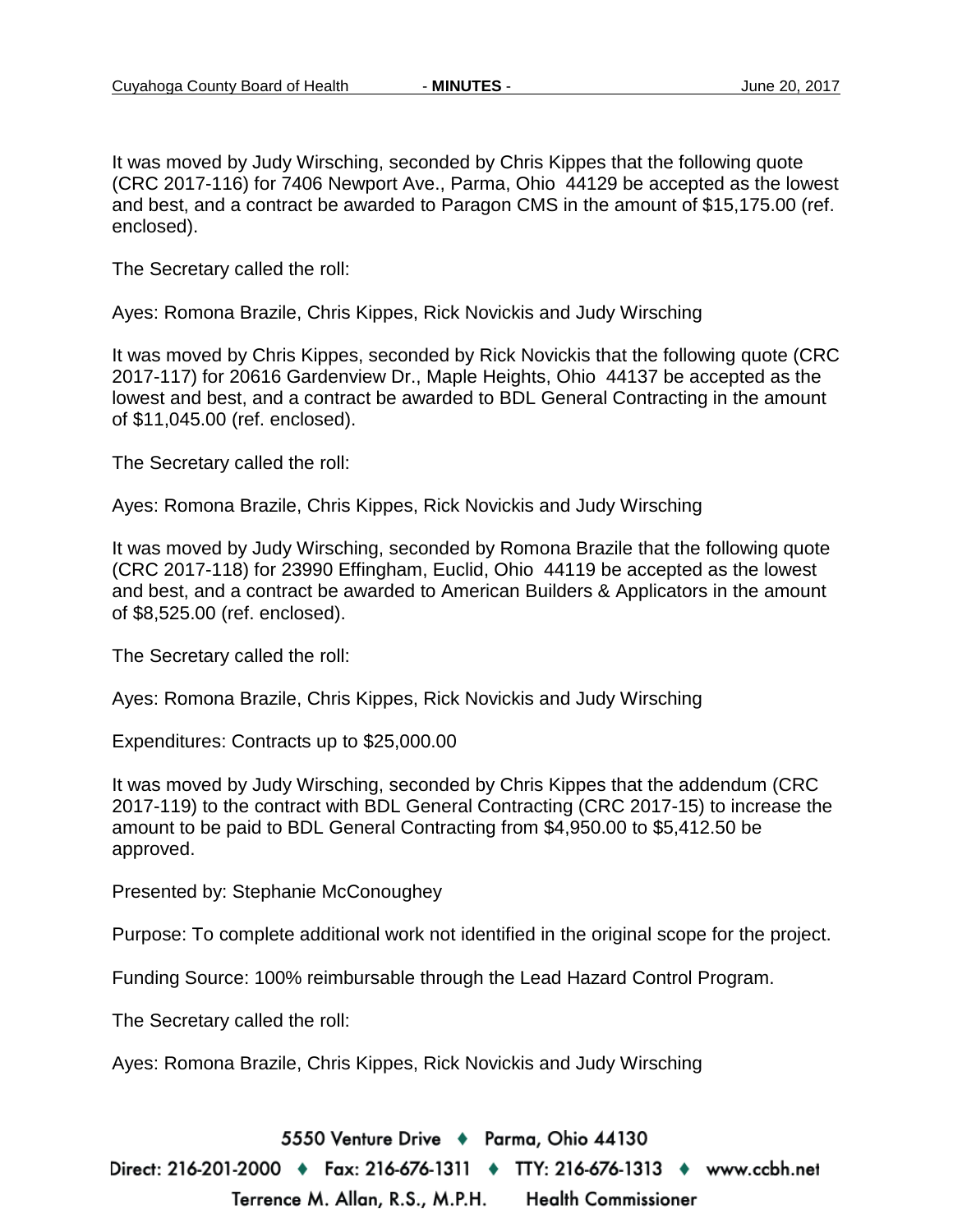It was moved by Judy Wirsching, seconded by Romona Brazile that the contract (CRC 2017-120) with Cleveland Clinic Health System – East Region dba South Pointe Hospital under the Reproductive Health and Wellness (RHW) grant to lease space for a satellite CCBH Family Planning Clinic from August 1, 2017 through July 31, 2018 in the amount of \$4,800.00 be approved.

Presented by: Andrew Hefferon

Purpose: Contract renewal for the Family Planning clinic site to continue to provide education and comprehensive family planning services in Warrensville Heights, including a full range of contraceptive counseling and options, HIV and STI testing and treatment, and referral to appropriate area social services as needed.

Funding Source: 100% reimbursable through the FY2018 RHW grant. The Secretary called the roll:

Ayes: Romona Brazile, Chris Kippes, Rick Novickis and Judy Wirsching

It was moved by Chris Kippes, seconded by Romona Brazile that the addendum (CRC 2017-121) to the contract with Alyssa Wagner, RN, MSN, CNP, DNP (CRC 2017-67) under the Reproductive Health and Wellness (RHW) grant from April 1, 2017 through June 30, 2018 to increase the amount to be paid to Alyssa Wagner, RN, MSN, CNP, DNP from \$6,500.00 to \$26,000.00 be approved.

Presented by: Andrew Hefferon

Purpose: To serve as the Certified Nurse Practitioner for the Cuyahoga County Board of Health Family Planning Clinic.

Funding Source: 100% reimbursable through the FY2018 RHW grant.

The Secretary called the roll:

Ayes: Romona Brazile, Chris Kippes, Rick Novickis and Judy Wirsching

Revenue Generating Agreements up to \$25,000.00

It was moved by Romona Brazile, seconded by Rick Novickis that the contract (CRC 2017-122) with the Ohio Department of Health Smoke-Free Workplace Program from July 1, 2017 through June 30, 2019 be approved. Amount to be received shall be at a rate of \$125.00 per completed investigation and the anticipated total amount to be received each year is not to exceed \$20,000.00.

Presented by: Matthew Johnson

Purpose: In accordance with ORC 3794 and OAC 3701-52, the Director of Health has

5550 Venture Drive + Parma, Ohio 44130

Direct: 216-201-2000 ♦ Fax: 216-676-1311 ♦ TTY: 216-676-1313 ♦ www.ccbh.net Terrence M. Allan, R.S., M.P.H. **Health Commissioner**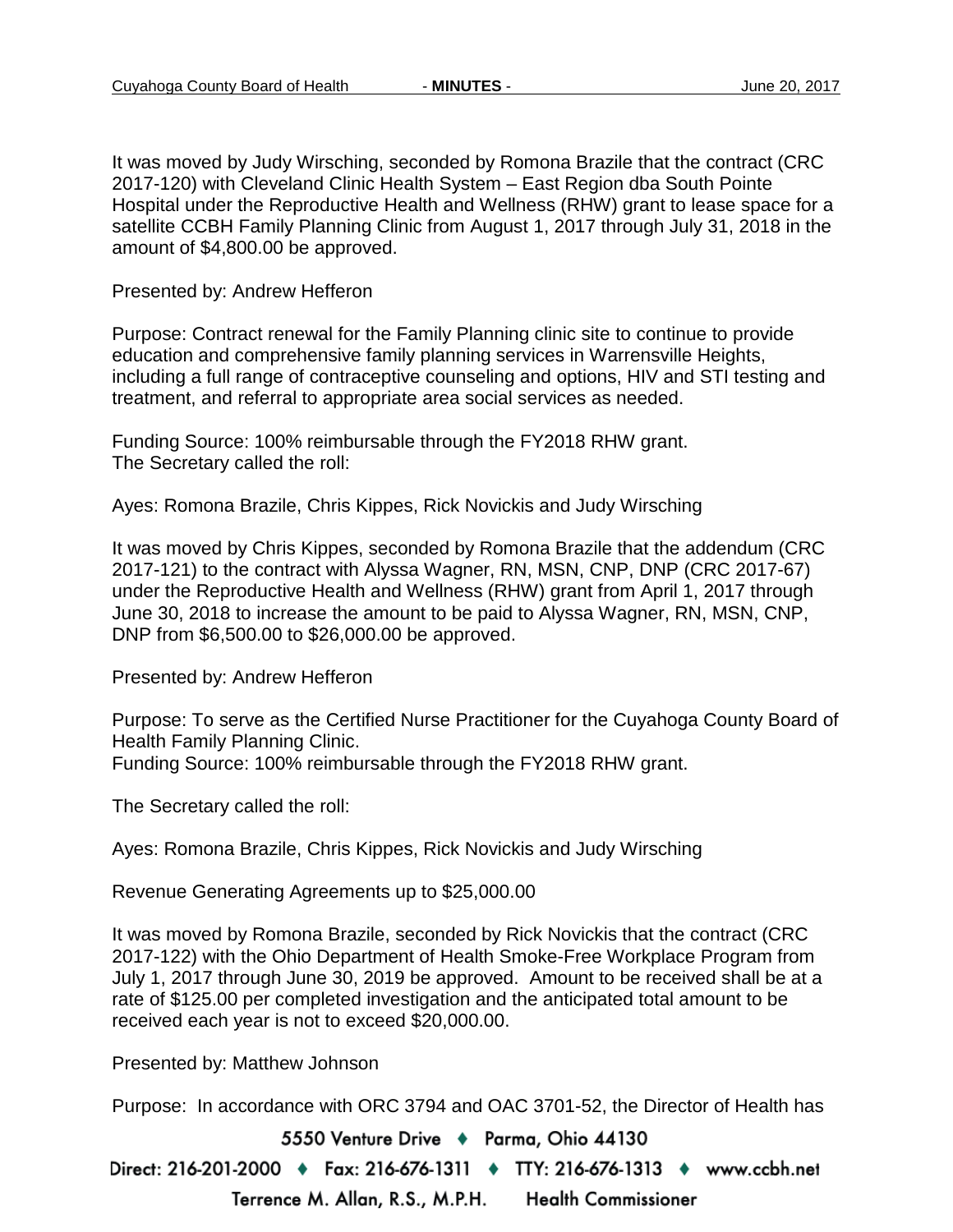designated CCBH as the agency for investigation of smoke-free workplace complaints for its geographical jurisdiction under Ohio law.

The Secretary called the roll:

Ayes: Romona Brazile, Chris Kippes, Rick Novickis and Judy Wirsching

It was moved by Judy Wirsching, seconded by Rick Novickis that the Memorandum of Understanding (MOU) (CRC 2017-123) with Olmsted Township to provide Phase II Stormwater services from January 3, 2017 through December 31, 2018 in the amount of \$3,936.00 be approved. Amount to be received will be payable annually in two equal payments of \$1,968.00.

Presented by: Rick Novickis

Purpose: Implementation of the Minimum Control Measurers (MCM) #3: Illicit Discharge Detection and Elimination (IDDE) programming: by sampling up to 25 of the flowing dry weather outfall locations per year.

The Secretary called the roll:

Ayes: Romona Brazile, Chris Kippes, Rick Novickis and Judy Wirsching

**Contract Rescissions** 

None

**Other Business** 

None

Public Comment - N/A.

Thereupon, it was moved by Romona Brazile, seconded by Chris Kippes, that the following Motion be adopted:

BE IT RESOLVED that the meeting be adjourned at 2:21 p.m.

The Secretary called the roll:

Ayes: Romona Brazile, Chris Kippes, Rick Novickis and Judy Wirsching

Committee Chair

Clerk

5550 Venture Drive + Parma, Ohio 44130 Direct: 216-201-2000 • Fax: 216-676-1311 • TTY: 216-676-1313 • www.ccbh.net Terrence M. Allan, R.S., M.P.H. **Health Commissioner**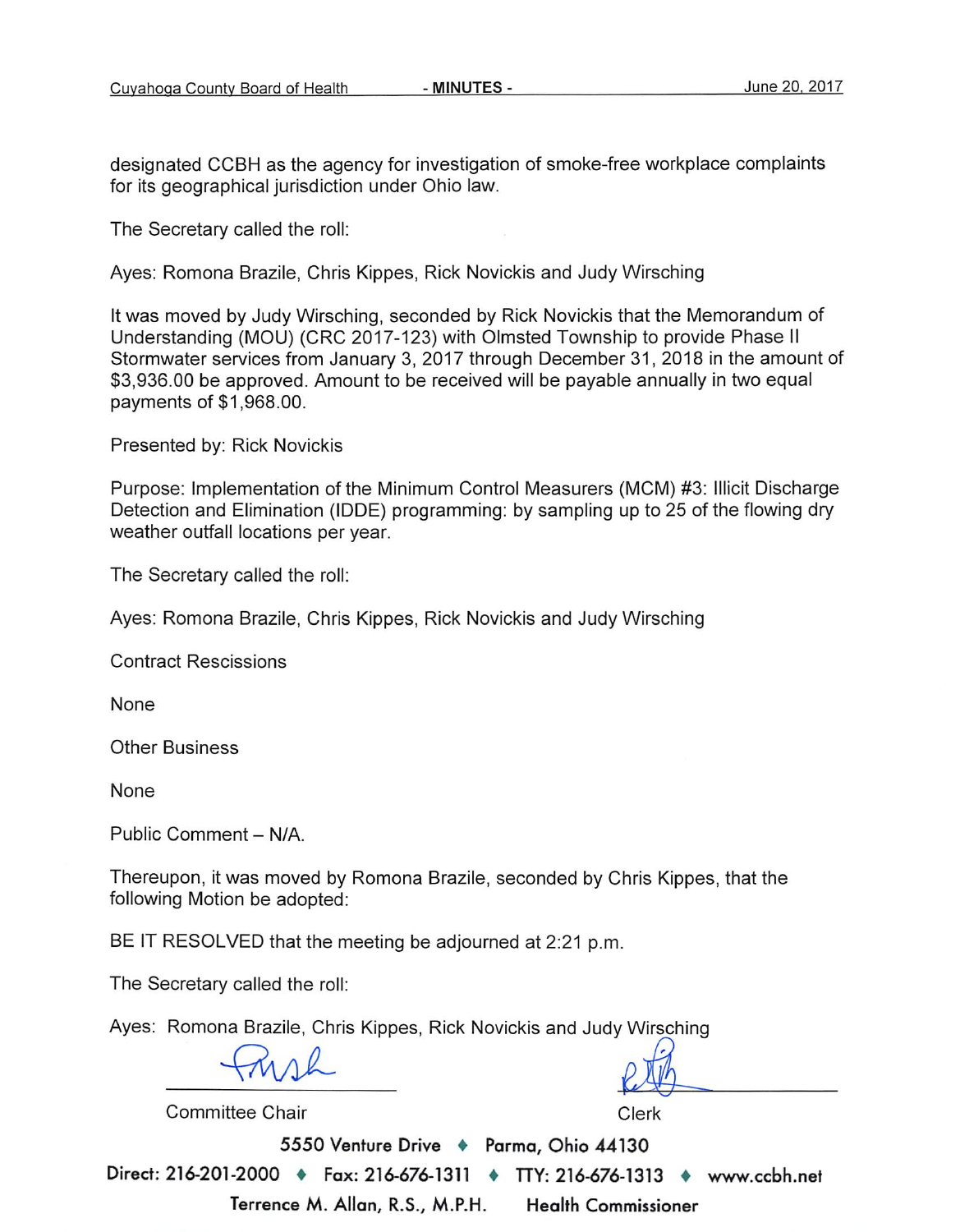## **RFP RESULTS**

| <b>Project Address:</b> |                                |
|-------------------------|--------------------------------|
| Name:                   | Elsie Pearson                  |
| <b>Address:</b>         | 4500 Springvale Drive          |
| City, State, Zip:       | Warrensville Heights, OH 44128 |
| <b>RFP No:</b>          | 2017-03                        |
| <b>CRC No:</b>          | 2017-112                       |
|                         |                                |

| The following quotes were opened on: |                |  |
|--------------------------------------|----------------|--|
| Opened by:                           | Shelley Sima   |  |
| Logged in by:                        | Judy Wirsching |  |

**NAME OF CONTRACTOR RECEIVED QUOTE** Paragon CMS 06/19/17 10:35a.m. \$31,102.00

**June 19, 2017** 

**Estimate:** \$29,210.00

#### **Recommended award: Paragon CMS**

#### **Brief Justification:**

Paragon CMS is a registered contractor with CCBH and in good standing. Their quote of \$29,120.00 is acceptable based upon the cost-estimating software.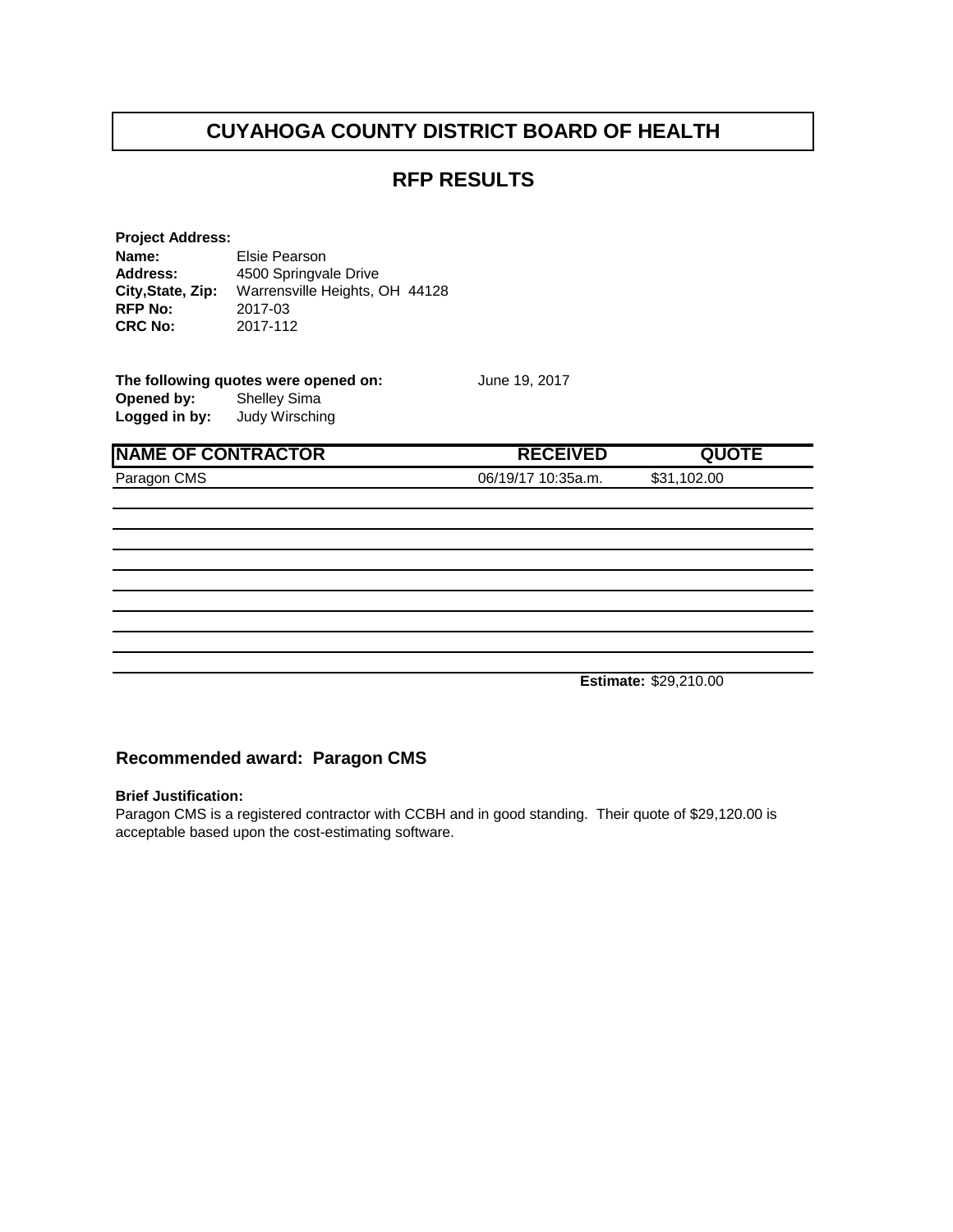## **RFP RESULTS**

**Project Address: Name:** Eva Montgomery (tenant), Bernard Cobb (owner)<br>**Address:** 14807 Elm Avenue (Up & Down) **Address:** 14807 Elm Avenue (Up & Down) **City, State, Zip:** East Cleveland, Ohio 44112<br>RFP No: 2017-04 **RFP No:** 2017-04<br>**CRC No:** 2017-113 **CRC No:** 

| The following quotes were opened on: |                | June 19, 2017 |
|--------------------------------------|----------------|---------------|
| Opened by:                           | Shelley Sima   |               |
| Logged in by:                        | Judy Wirsching |               |

| <b>INAME OF CONTRACTOR</b> | <b>RECEIVED</b>    | <b>QUOTE</b> |  |
|----------------------------|--------------------|--------------|--|
| Paragon CMS                | 06/19/17 10:35a.m. | \$34,374.00  |  |
|                            |                    |              |  |
|                            |                    |              |  |

**Estimate:** \$41,460.00

#### **Recommended award: Paragon CMS**

#### **Brief Justification:**

Paragon CMS is a registered contractor with CCBH in good standing and has done other multi-units projects under this round of funding. Their quote of \$34,374.00 is acceptable based upon the costestimating software.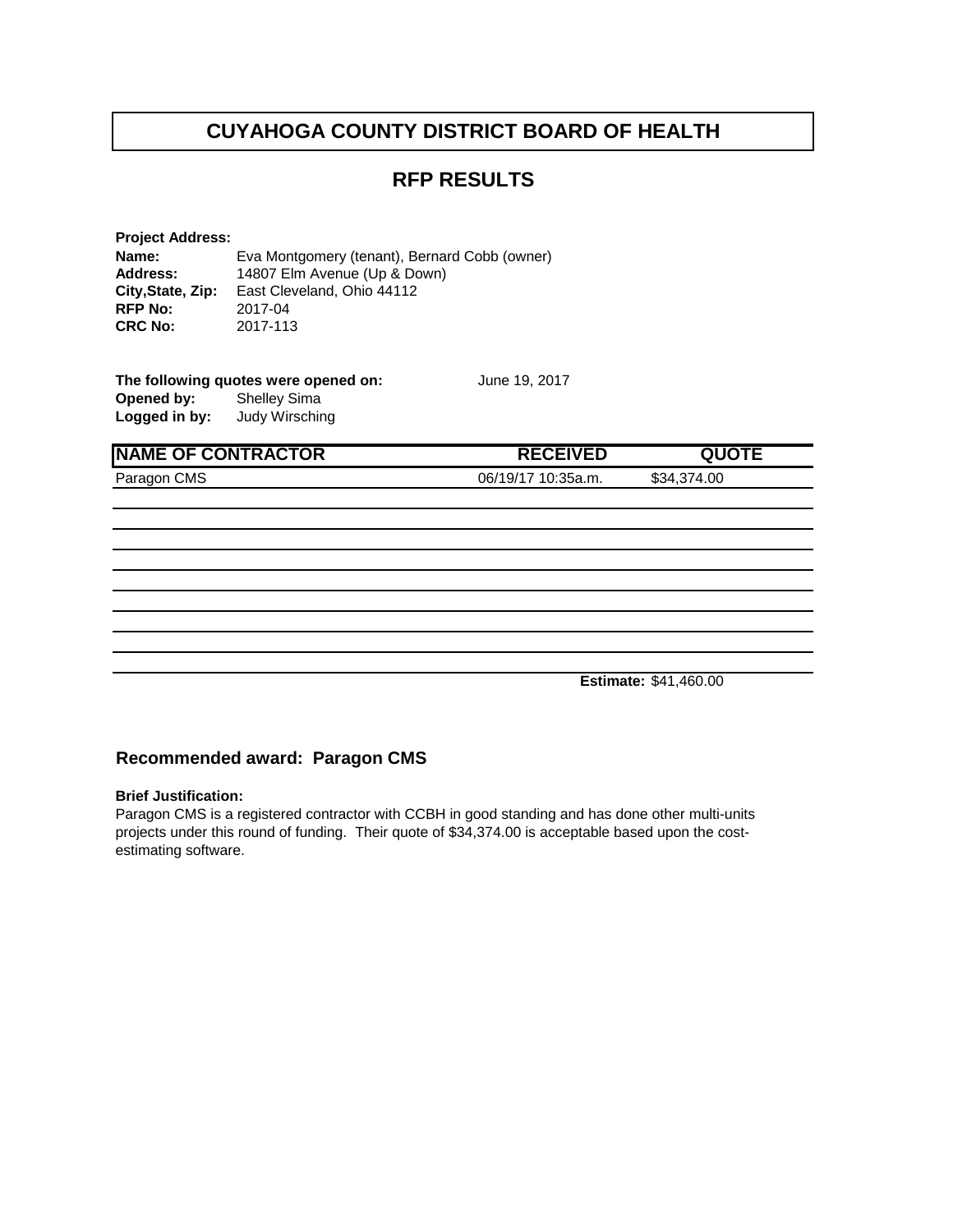## **RFP RESULTS**

**Program:** Solid Waste<br> **Title:** Cleanup and Cleanup and Removal of Construction and Demolition Debris - ARCO Project 2017-05 **RFP No: CRC No:** 

**The following quotes were opened on: Opened by:** 

**Logged in by:** Judy Wirsching

| <b>RECEIVED</b>       | <b>QUOTE</b>    |
|-----------------------|-----------------|
| $6/19/17$ 10:12 a.m.  | 32.50 per ton   |
| $6/19/17$ 10:38 a.m.  | 16.25 per ton * |
| $6/19/17$ 10/:40 a.m. | \$1,854,020.00  |
|                       |                 |

\* Includes loading, hauling & disposal

### **Recommended award:**

**Brief Justification:**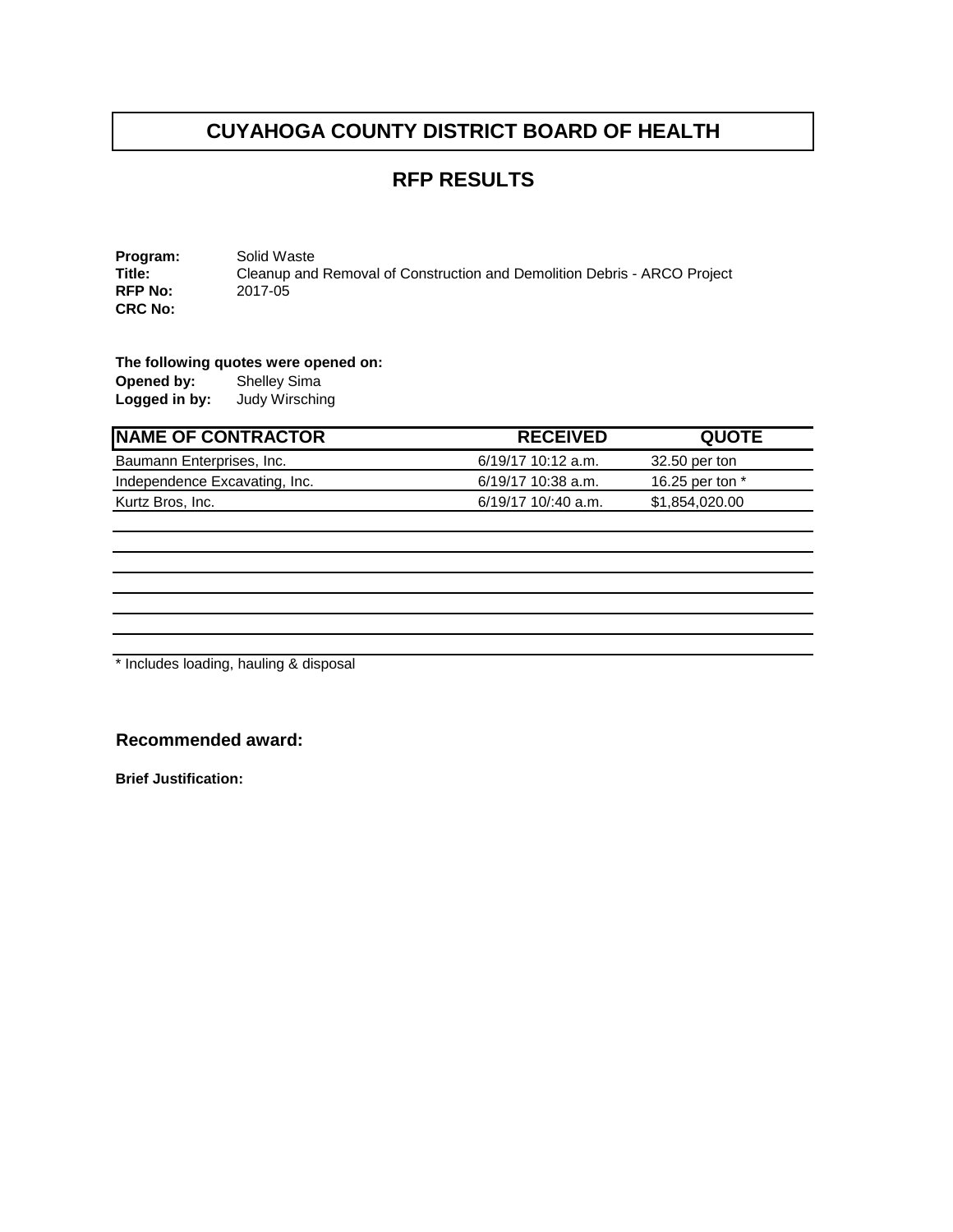## **RFP RESULTS**

**Program:** Solid Waste<br> **Title:** Cleanup and Cleanup and Removal of Construction and Demolition Debris - ARCO Project 2017-05 **RFP No:** 2017-05<br>**CRC No:** 2017-114 **CRC No:** 

**The following quotes were opened on:** June 19, 2017 **Opened by:** Shelley Sima **Logged in by:** Judy Wirsching

| <b>INAME OF CONTRACTOR</b>    | <b>RECEIVED</b>      | QUOTE*           |
|-------------------------------|----------------------|------------------|
| Baumann Enterprises, Inc.     | 6/19/17 10:12 a.m.   | \$4.797.000.00   |
| Independence Excavating, Inc. | 6/19/17 10:38 a.m.   | \$1.332.500.00** |
| Kurtz Bros, Inc.              | $6/19/17$ 10:40 a.m. | \$1,854,020.00   |

\* Quotes reflect the total cost of Phase I of the project based on per unit costs provided by the bidders. Baumann provided unit cost per ton, and Independence and Kurtz provided unit costs per cubic yard. Baumann did not provide a conversion factor in the bid, so a rate of 1 cubic yard = 1.8 tons was used (based on the conversion factor used in the Kurtz quote) to determine the total cost for Phase I. The calculation of the total cost for Phase I provides a like-for-like comparison. The contract for this project will be based on a per unit cost.

\*\* Includes loading and hauling only. Processing of C&DD was not included with the proposal. Bidder proposed to use the material from the ARCO site as part of a fill project.

#### **Recommended award: Kurtz Bros., Inc.**

**Brief Justification: The proposal submitted by Kurtz Bros, Inc. provides for the loading, transport, processing, and disposal of hard fill material at the ARCO site for the lowest cost. Kurtz Bros, Inc. also provided the most complete proposal based on the requirements of the RFP and ranked the highest overall.**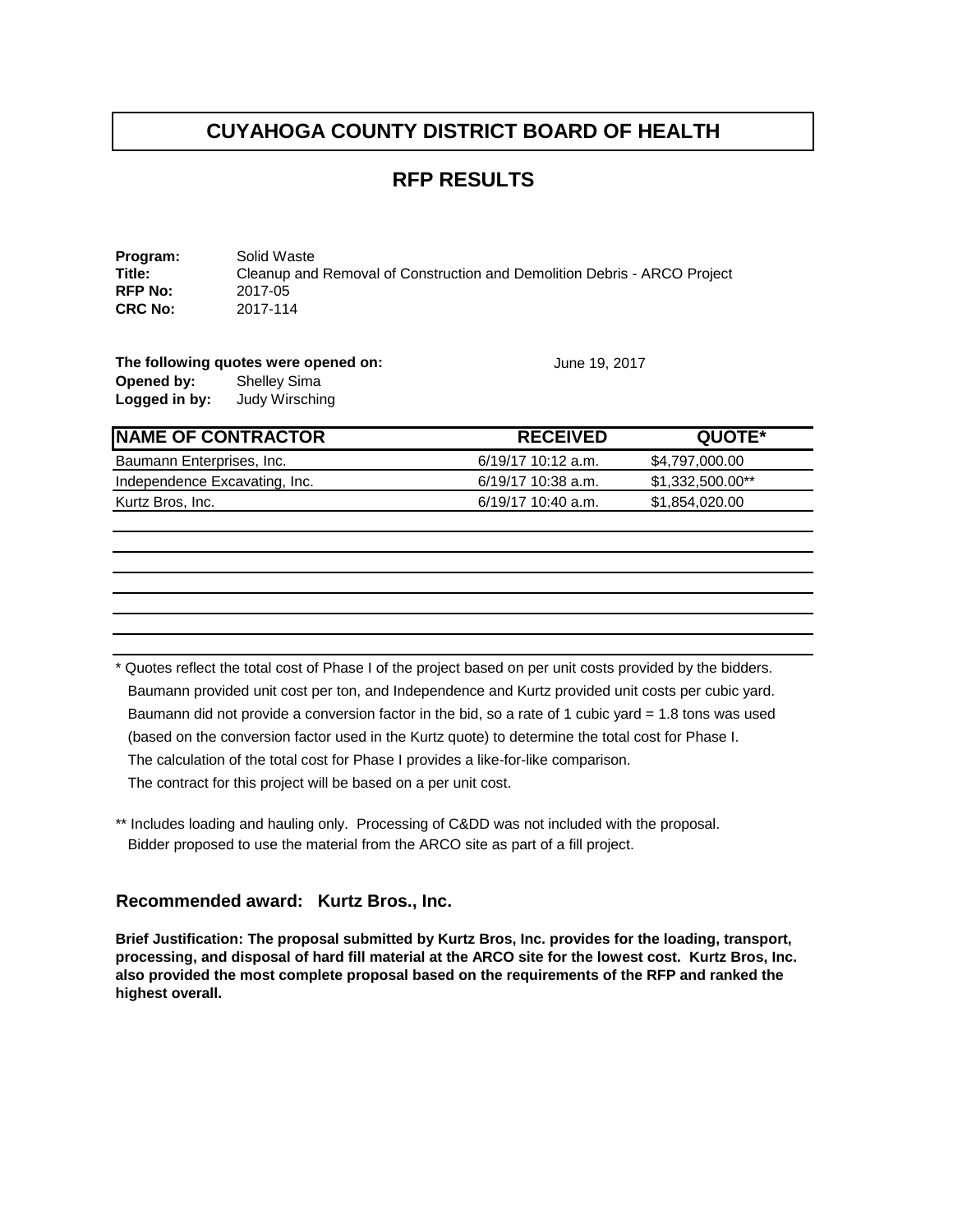## **QUOTE RESULTS**

### **Project Address**

**Name: Address: City,State, Zip: CRC No:** CRC 2017-115 Eleanora Wilson 1513-1515 Holyoke Ave. East Cleveland, OH 44112

**The following quotes were received and opened:**

| <b>INAME OF CONTRACTOR</b>        | <b>QUOTE</b> |
|-----------------------------------|--------------|
| <b>Allenbey Construction</b>      | \$22,825.00  |
| American Builders and Applicators | \$16,100.00  |
| Paragon                           | \$19,825.00  |

**ESTIMATE:** \$21,250.00

**Recommended award: American Builders & Applicators**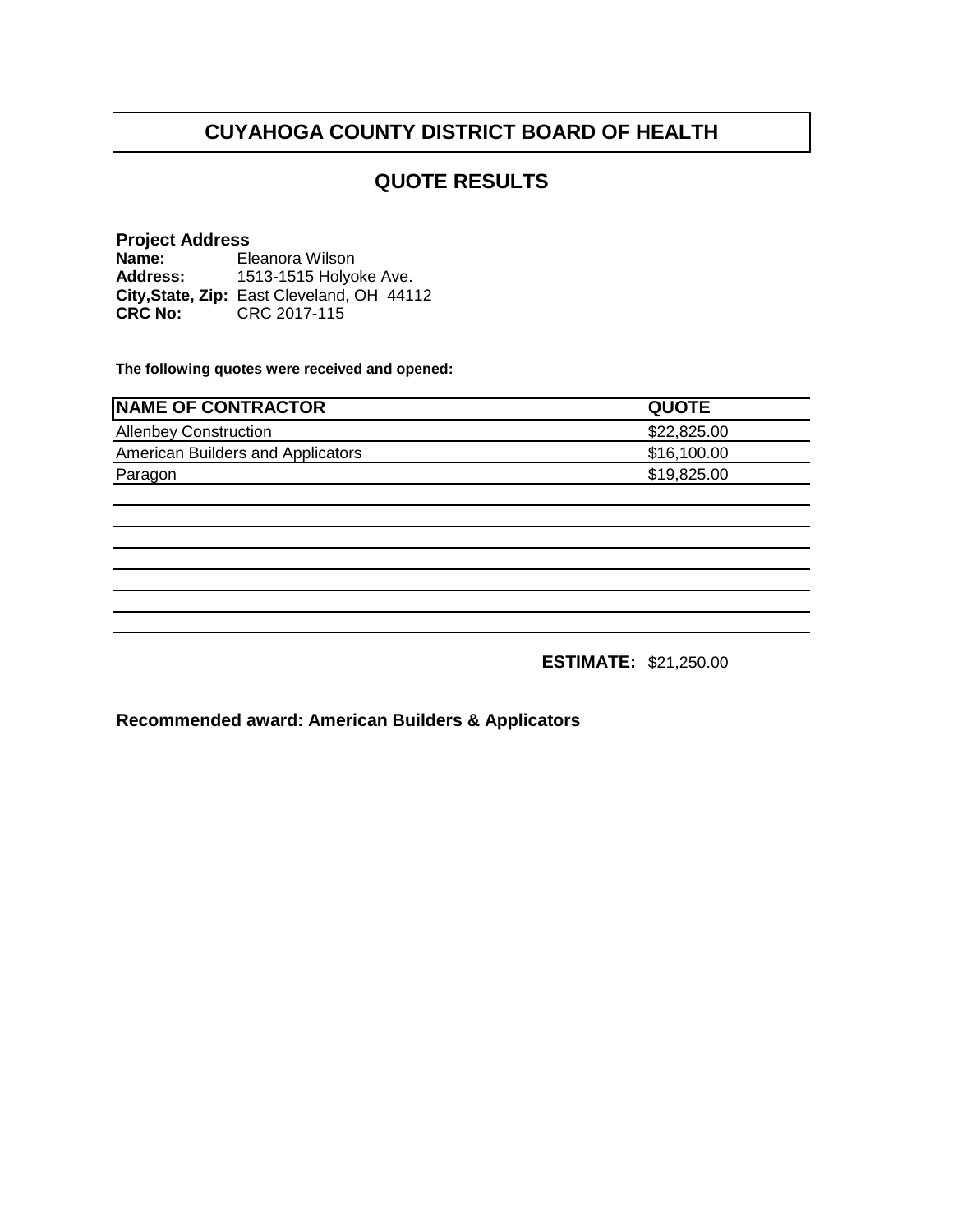## **QUOTE RESULTS**

#### **Project Address**

| Name:          | Doha Elghaffar                    |
|----------------|-----------------------------------|
| Address:       | 7406 Newport Ave.                 |
|                | City, State, Zip: Parma, OH 44129 |
| <b>CRC No:</b> | CRC 2017-116                      |

**The following quotes were received and opened:**

| <b>NAME OF CONTRACTOR</b>         | <b>QUOTE</b> |
|-----------------------------------|--------------|
| <b>Allenbey Construction</b>      | \$22,440.00  |
| American Builders and Applicators | \$15,900.00  |
| <b>BDL</b>                        | \$16,300.00  |
| <b>MCM Homeservices</b>           | \$18,845.00  |
| Paragon                           | \$15,175.00  |

**ESTIMATE:** \$16,600.00

**Recommended award: Paragon CMS**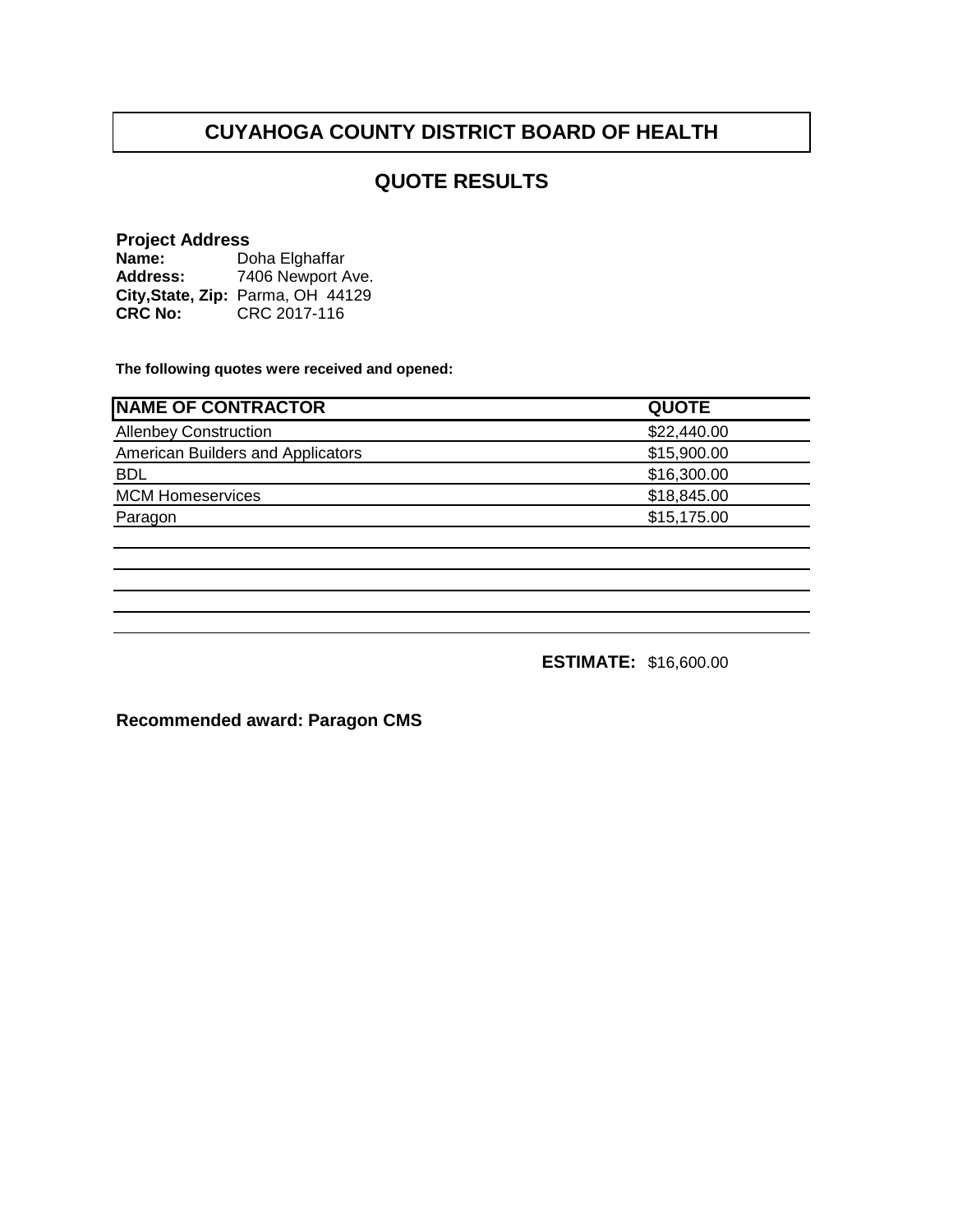# **QUOTE RESULTS**

## **Project Address**

**Name: Address: City,State, Zip: CRC No:** CRC 2017-117 Sharday Thomas 20616 Gardenview Dr. Maple Hts., OH 44137

**The following quotes were received and opened:**

| <b>NAME OF CONTRACTOR</b>       | <b>QUOTE</b> |
|---------------------------------|--------------|
| <b>Allenbey Consruction</b>     | \$20,080.00  |
| American Builders & Applicators | \$13,575.00  |
| <b>BDL</b>                      | \$11,045.00  |
| <b>MCM Homeservices</b>         | \$15,725.00  |
| Paragon                         | \$11,860.00  |
|                                 |              |

**ESTIMATE:** \$13,690.00

**Recommended award: BDL General Contracting**